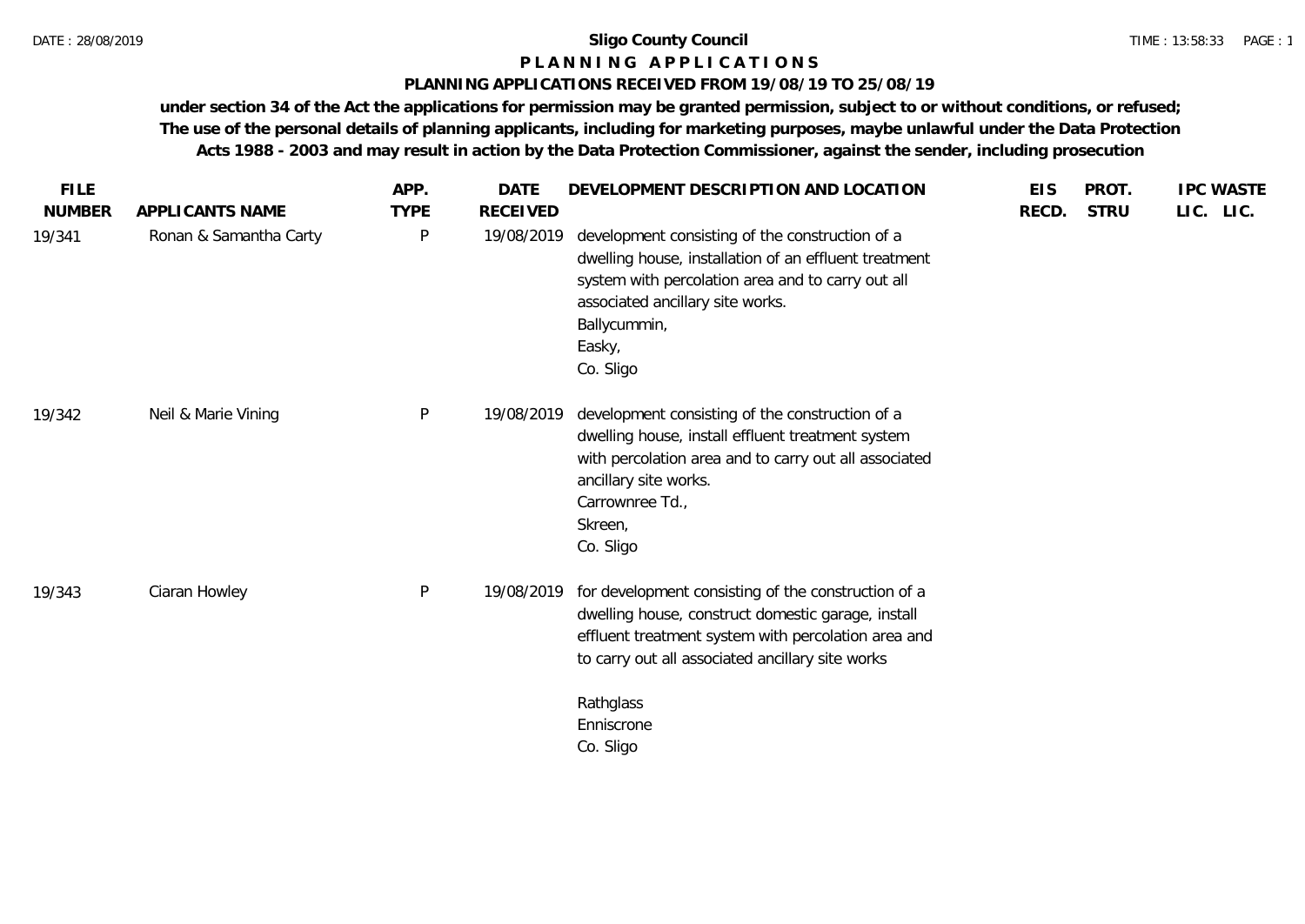#### **P L A N N I N G A P P L I C A T I O N S**

#### **PLANNING APPLICATIONS RECEIVED FROM 19/08/19 TO 25/08/19**

| APPLICANTS NAME   |             |                 |                                                                                                                                                                                                        |                          |             |           |
|-------------------|-------------|-----------------|--------------------------------------------------------------------------------------------------------------------------------------------------------------------------------------------------------|--------------------------|-------------|-----------|
|                   | <b>TYPE</b> | <b>RECEIVED</b> |                                                                                                                                                                                                        | RECD.                    | <b>STRU</b> | LIC. LIC. |
| Kollect on Demand | P           |                 | development consisting of the pay-to-use waste<br>portable compactor for dry recyclables and a<br>pay-to-use portable waste compactor for residual<br>waste and food waste                             |                          |             |           |
| David Culkin      | P           |                 | Circle K Service Station<br>Cartron Hill<br>Sligo<br>F91 HH2Y<br>development consisting of the construction of a new<br>dwelling house and domestic garage with onsite<br>water water treatment system |                          |             |           |
|                   |             |                 | Knockanbaun<br>Dromore West<br>Co. Sligo                                                                                                                                                               |                          |             |           |
|                   |             |                 |                                                                                                                                                                                                        | 20/08/2019<br>20/08/2019 |             |           |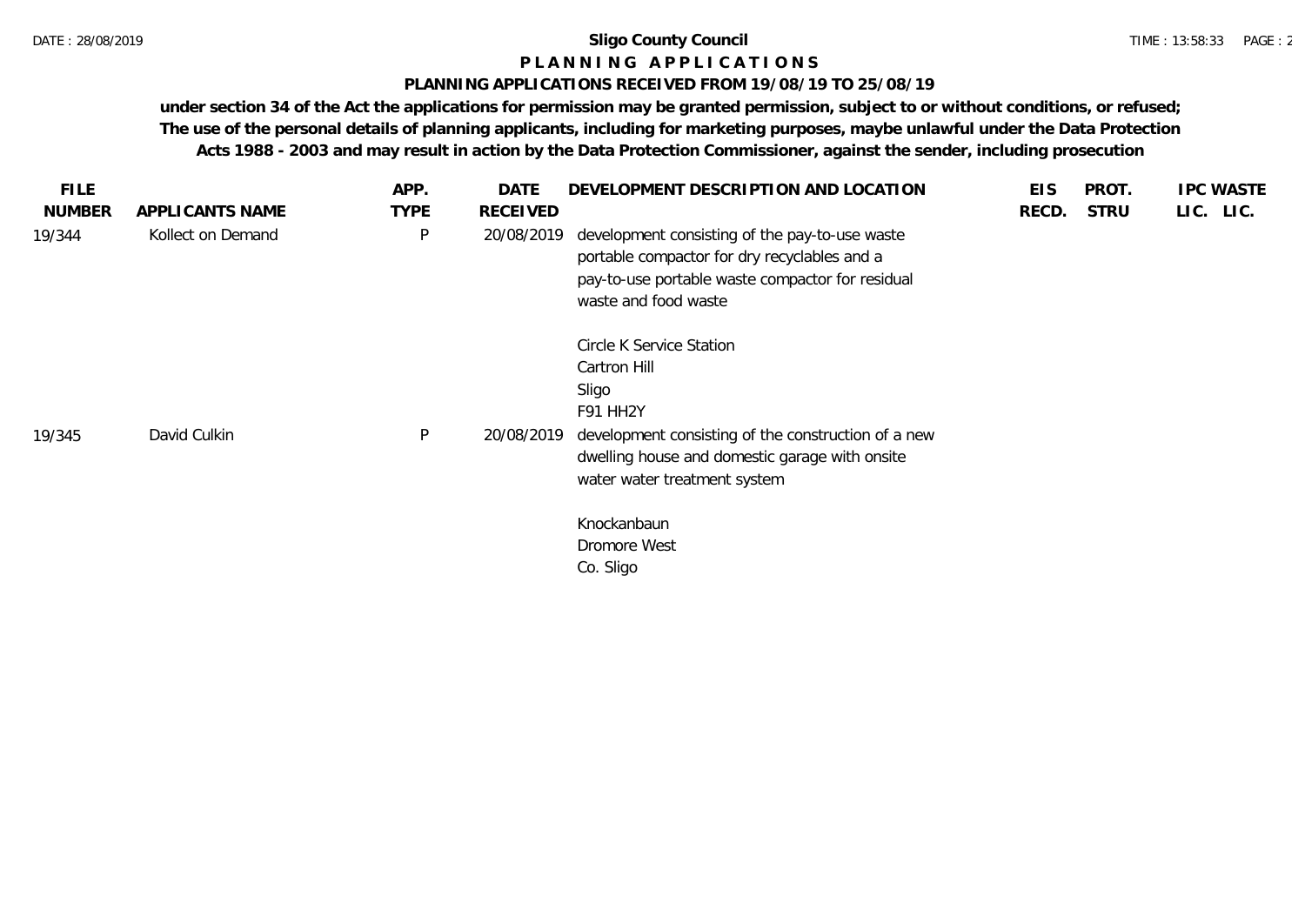#### **P L A N N I N G A P P L I C A T I O N S**

#### **PLANNING APPLICATIONS RECEIVED FROM 19/08/19 TO 25/08/19**

| <b>FILE</b>   |                         | APP.         | <b>DATE</b>     | DEVELOPMENT DESCRIPTION AND LOCATION                                                                                                                                                                                                                                                                                                                                                                                                                                                                                                                                                                                                                                              | <b>EIS</b> | PROT.       | <b>IPC WASTE</b> |
|---------------|-------------------------|--------------|-----------------|-----------------------------------------------------------------------------------------------------------------------------------------------------------------------------------------------------------------------------------------------------------------------------------------------------------------------------------------------------------------------------------------------------------------------------------------------------------------------------------------------------------------------------------------------------------------------------------------------------------------------------------------------------------------------------------|------------|-------------|------------------|
| <b>NUMBER</b> | APPLICANTS NAME         | <b>TYPE</b>  | <b>RECEIVED</b> |                                                                                                                                                                                                                                                                                                                                                                                                                                                                                                                                                                                                                                                                                   | RECD.      | <b>STRU</b> | LIC. LIC.        |
| 19/346        | AbbVie Ireland NL B.V.  | P            | 22/08/2019      | development consisting of the demolition and<br>removal of an existing chain link fence and gates to<br>the north, south, east and western boundaries and<br>replacement with 2.4m high weld mesh fence and<br>gates, installation of circa. 80 linear metres of 2.4m<br>high architectural slatted metal fence to the southern<br>boundary, installation of weld mesh fence to match<br>the existing security gates adjacent the existing<br>security hut on the southern boundary, provision of<br>2m wide gravel walkway adjacent to the east, north<br>and western site boundaries, erection of 13 no. circa<br>4m high CCTV camera poles and all associated site<br>services |            |             |                  |
| 19/347        | Philip and Marie Butler | $\mathsf{P}$ | 22/08/2019      | Manorhamilton Road<br>Rathbraughan<br>Co. Sligo<br>development consisting the construction of a<br>dwelling house, garage and foul effluent treatment                                                                                                                                                                                                                                                                                                                                                                                                                                                                                                                             |            |             |                  |
|               |                         |              |                 | system together with all ancillary site works and<br>services                                                                                                                                                                                                                                                                                                                                                                                                                                                                                                                                                                                                                     |            |             |                  |
|               |                         |              |                 | Killeenduff<br>Ballintogher<br>Co. Sligo                                                                                                                                                                                                                                                                                                                                                                                                                                                                                                                                                                                                                                          |            |             |                  |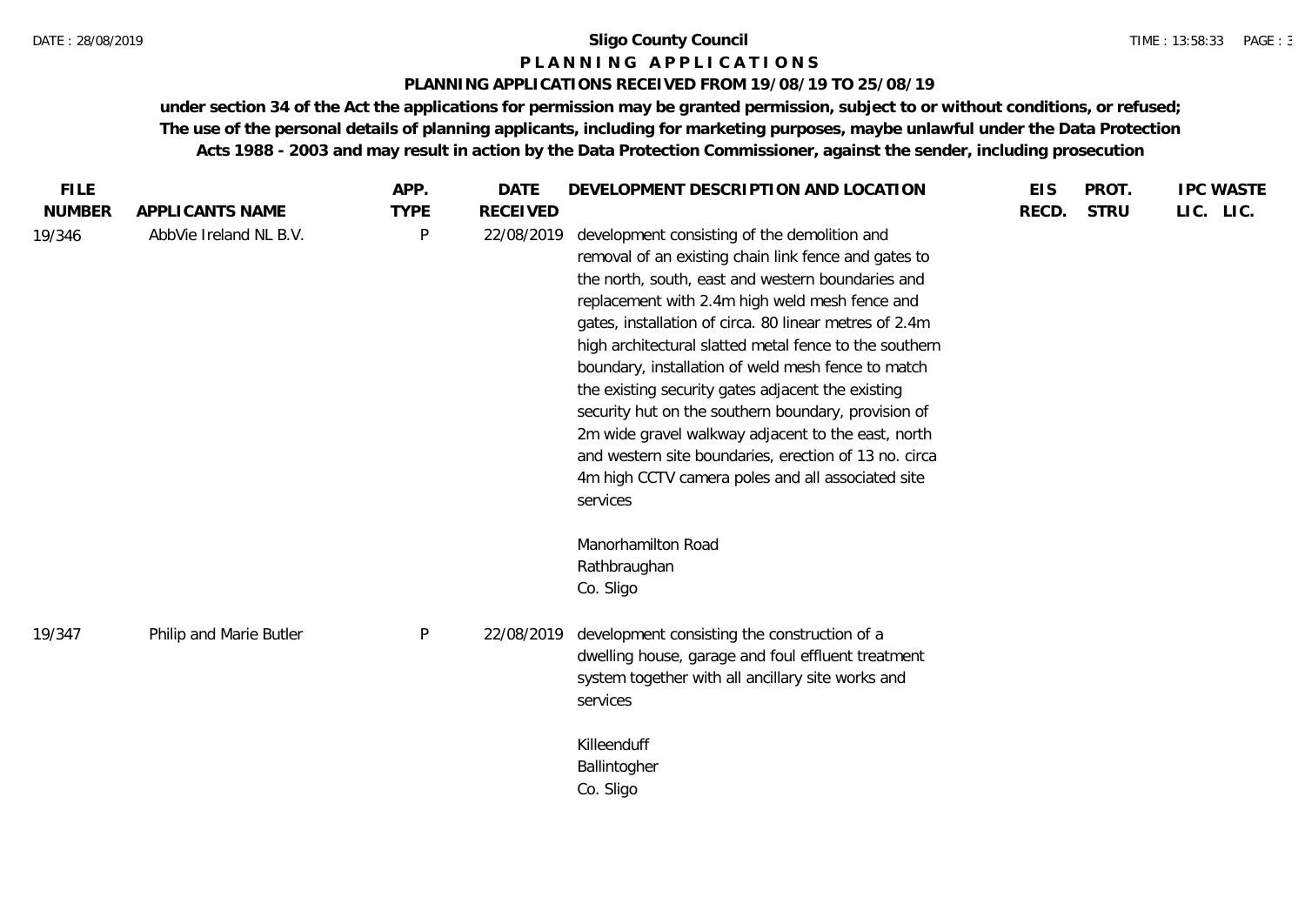#### TIME : 13:58:33 PAGE : 4

### **P L A N N I N G A P P L I C A T I O N S**

#### **PLANNING APPLICATIONS RECEIVED FROM 19/08/19 TO 25/08/19**

| <b>FILE</b>   |                    | APP.        | <b>DATE</b>     | DEVELOPMENT DESCRIPTION AND LOCATION                                                                                                                                                                                                                                                                                                                                                                                                                                                                         | <b>EIS</b> | PROT.       | <b>IPC WASTE</b> |
|---------------|--------------------|-------------|-----------------|--------------------------------------------------------------------------------------------------------------------------------------------------------------------------------------------------------------------------------------------------------------------------------------------------------------------------------------------------------------------------------------------------------------------------------------------------------------------------------------------------------------|------------|-------------|------------------|
| <b>NUMBER</b> | APPLICANTS NAME    | <b>TYPE</b> | <b>RECEIVED</b> |                                                                                                                                                                                                                                                                                                                                                                                                                                                                                                              | RECD.      | <b>STRU</b> | LIC. LIC.        |
| 19/348        | Eleuterio Guerrini | R           | 23/08/2019      | development consisting of retention of a sunroom<br>extension, to the front of existing dwellinghouse<br>(incorporating modification to roof), together with<br>retention permission for a detached outbuilding to<br>side of house, together with variations to front<br>boundary, (which are inconsistent with conditions of<br>permission granted under planning ref. PL. 14884,<br>dated 18th May 1987) together with all ancillary site<br>works and services<br>Lecarrow Td<br>Ballinafad<br>Co. Sligo |            |             |                  |
| 19/349        | Michael Munnelly   | R           | 23/08/2019      | development consisting of the retention for existing<br>non-commercial shed (floor area = $99.9$ sq.m) with<br>associated concrete hardstand area, boundaries, as<br>constructed vehicular entrance and access from<br>public road<br>Killeenduff Td<br>Easkey<br>Co. Sligo                                                                                                                                                                                                                                  |            |             |                  |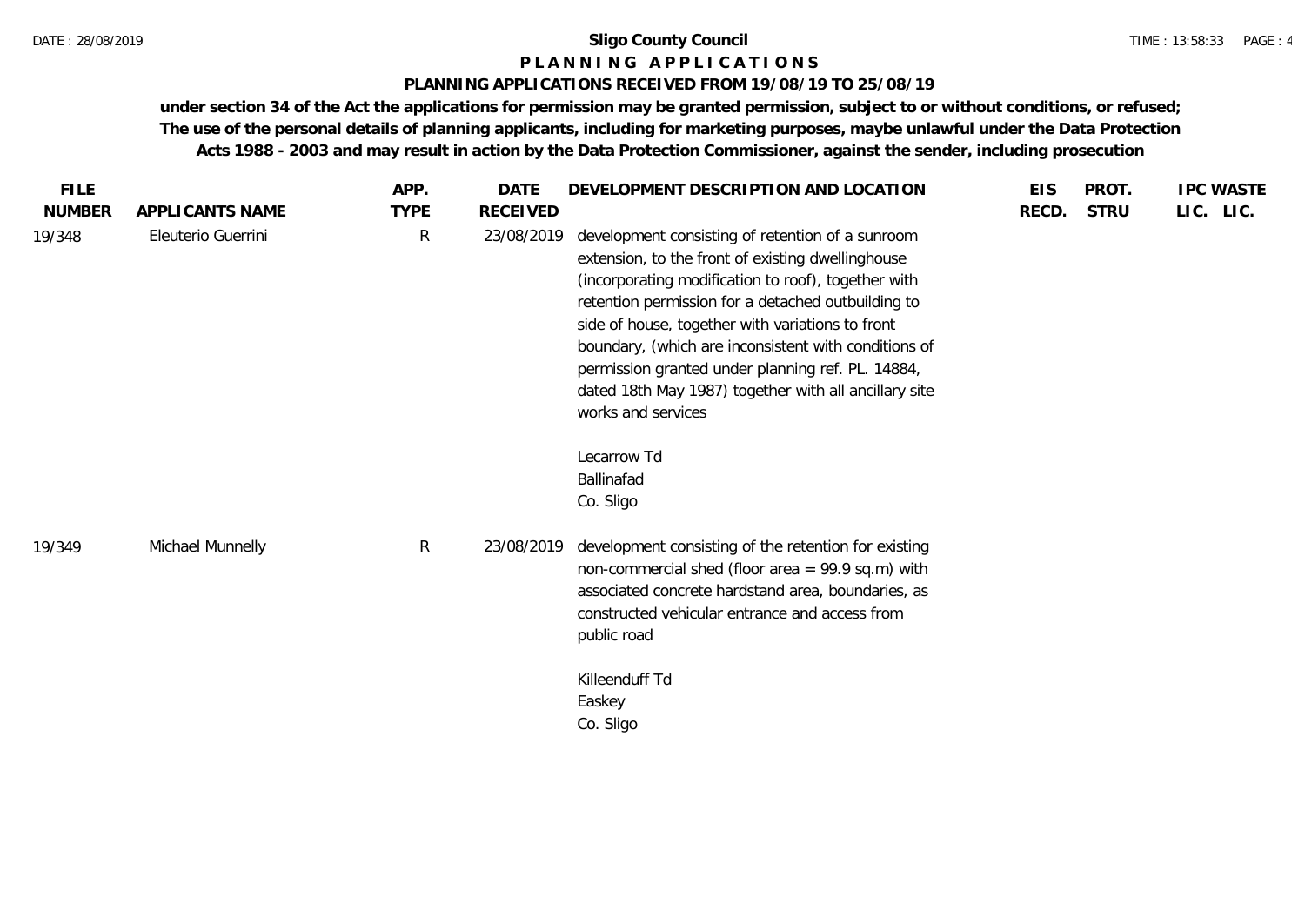#### **P L A N N I N G A P P L I C A T I O N S**

#### **PLANNING APPLICATIONS RECEIVED FROM 19/08/19 TO 25/08/19**

**under section 34 of the Act the applications for permission may be granted permission, subject to or without conditions, or refused; The use of the personal details of planning applicants, including for marketing purposes, maybe unlawful under the Data Protection Acts 1988 - 2003 and may result in action by the Data Protection Commissioner, against the sender, including prosecution**

\*\*\* END OF REPORT \*\*\*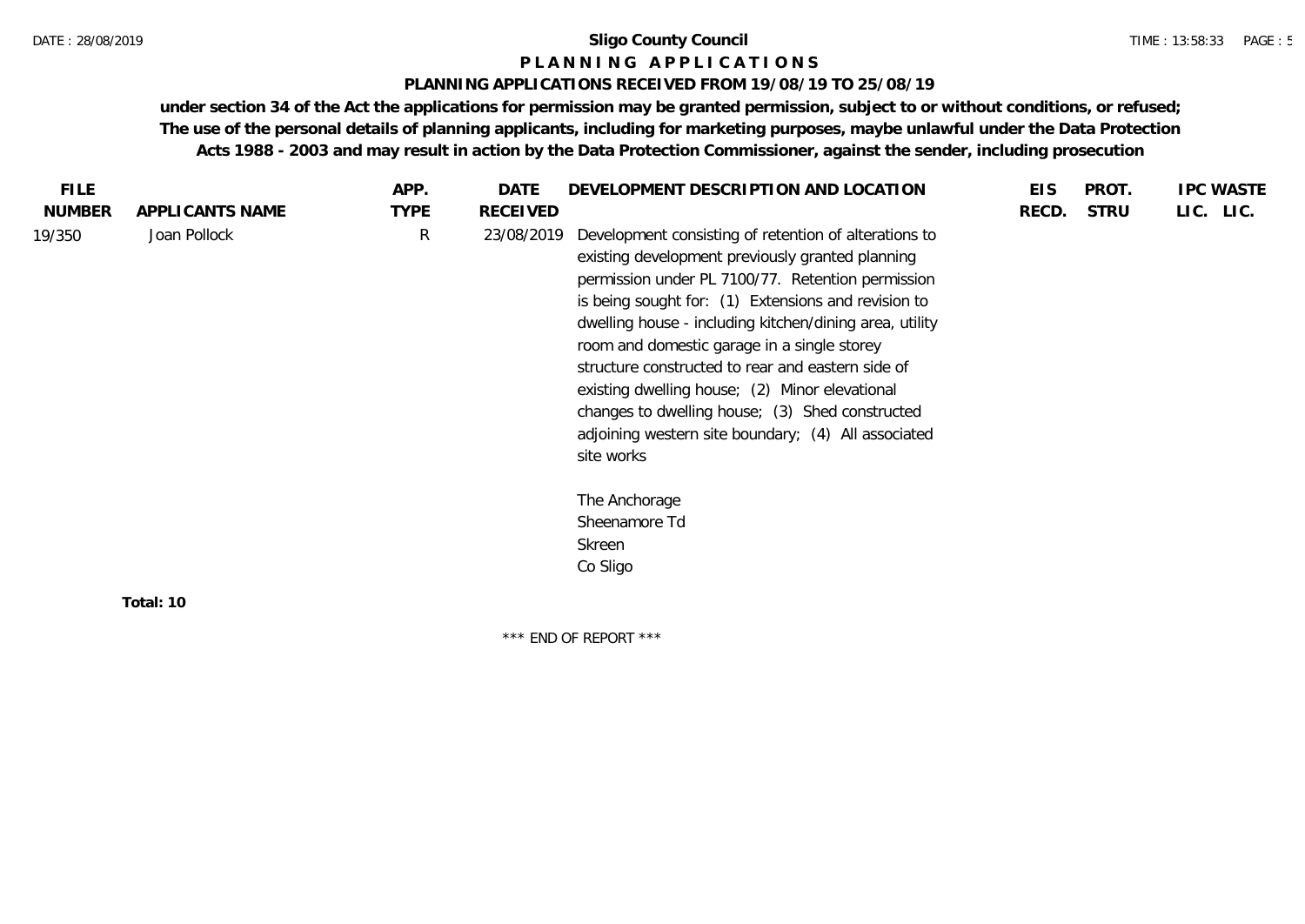### **P L A N N I N G A P P L I C A T I O N S**

## **PLANNING APPLICATIONS GRANTED FROM 19/08/2019 TO 25/08/2019**

**in deciding a planning application the planning authority, in accordance with section 34(3) of the Act, has had regard to submissions or observations recieved in accordance with these Regulations;**

**The use of the personal details of planning applicants, including for marketing purposes, maybe unlawful under the Data Protection Acts 1988 - 2003 and may result in action by the Data Protection Commissioner, against the sender, including prosecution.**

| <b>FILE</b>   |                                           | APP.         | <b>DATE</b>     |                                                                                                                                                                                                                                                                                                                       | M.O.        | M.O.          |
|---------------|-------------------------------------------|--------------|-----------------|-----------------------------------------------------------------------------------------------------------------------------------------------------------------------------------------------------------------------------------------------------------------------------------------------------------------------|-------------|---------------|
| <b>NUMBER</b> | APPLICANTS NAME                           | <b>TYPE</b>  | <b>RECEIVED</b> | DEVELOPMENT DESCRIPTION AND LOCATION                                                                                                                                                                                                                                                                                  | <b>DATE</b> | <b>NUMBER</b> |
| 18/340        | Enda Bermingham                           | $\mathsf{R}$ | 23/08/2018      | for development consisting of the retention of an<br>extension to the side of a dwelling house                                                                                                                                                                                                                        | 19/08/2019  | P400/19       |
|               |                                           |              |                 | Clogher<br>Monasteraden<br>Ballaghadereen<br>Co. Sligo                                                                                                                                                                                                                                                                |             |               |
| 19/76         | Laura McKernan & Daniel Luis<br>Fernandez | P            | 06/03/2019      | for development consisting of the change of use as<br>permitted under PL 06/466 from retail unit (total area<br>87.5m2) to restaurant together with signage all<br>associated works                                                                                                                                   | 20/08/2019  | P401/19       |
|               |                                           |              |                 | Unit 3<br>The Mill Centre<br>Coolaney<br>Co. Sligo                                                                                                                                                                                                                                                                    |             |               |
| 19/153        | Owen McLean                               | P            | 17/04/2019      | for development consisting of 1. Demolition of existing<br>stone cottage. 2. To construct a single storey dwelling<br>house and to the installation of a waste water treatment<br>plant with percolation areas and carrying out all other<br>associated site and ground works, all within the confines<br>of the site | 20/08/2019  | P402/19       |
|               |                                           |              |                 | Glennagoolagh<br>Ballisadare<br>Co. Sligo                                                                                                                                                                                                                                                                             |             |               |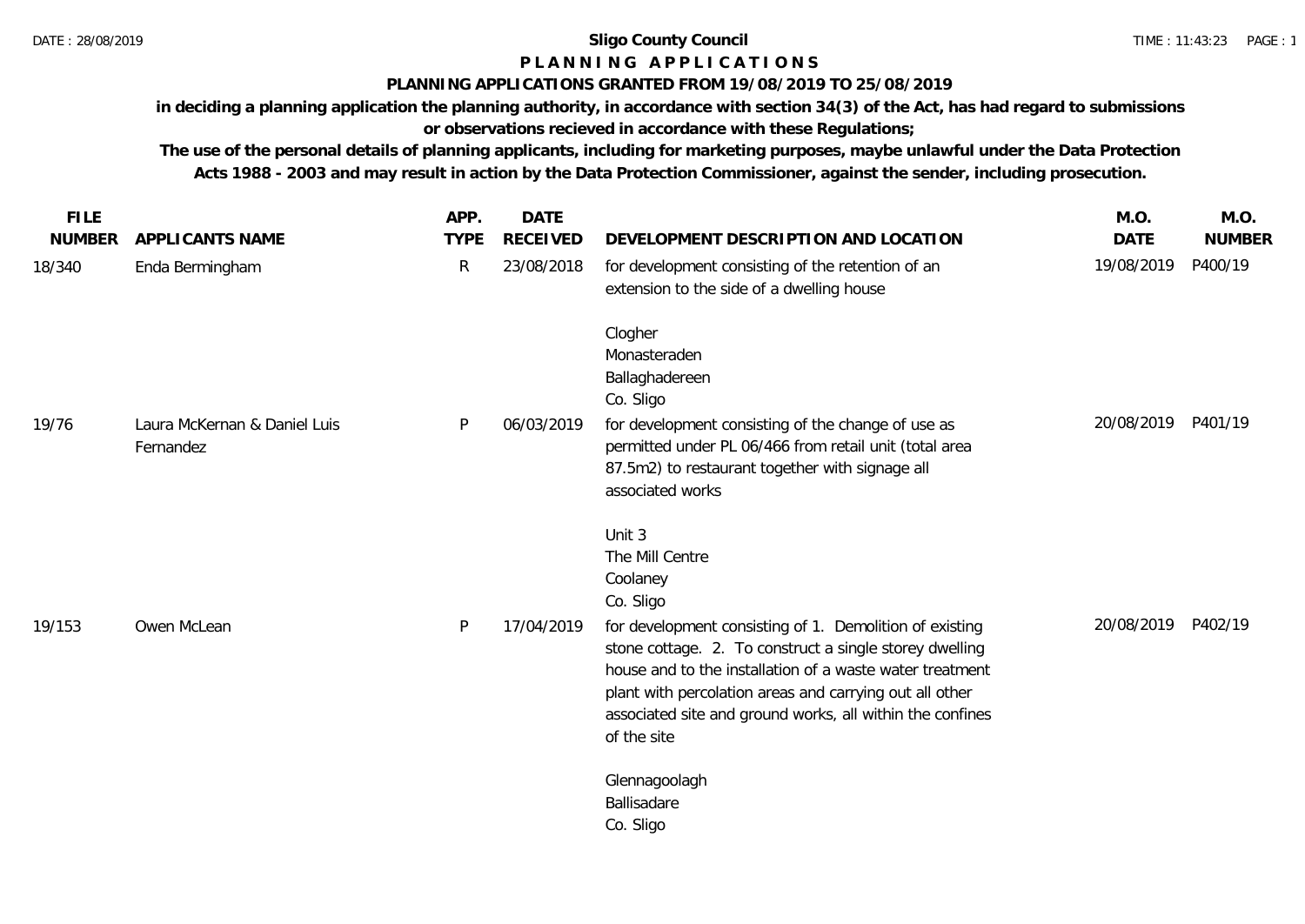# **P L A N N I N G A P P L I C A T I O N S**

## **PLANNING APPLICATIONS GRANTED FROM 19/08/2019 TO 25/08/2019**

**in deciding a planning application the planning authority, in accordance with section 34(3) of the Act, has had regard to submissions or observations recieved in accordance with these Regulations;**

**The use of the personal details of planning applicants, including for marketing purposes, maybe unlawful under the Data Protection Acts 1988 - 2003 and may result in action by the Data Protection Commissioner, against the sender, including prosecution.**

| <b>FILE</b><br><b>NUMBER</b> | APPLICANTS NAME                                                       | APP.<br><b>TYPE</b> | <b>DATE</b><br><b>RECEIVED</b> | DEVELOPMENT DESCRIPTION AND LOCATION                                                                                                                                                                                                                                                                                                                                                                                           | M.O.<br>DATE | M.O.<br><b>NUMBER</b> |
|------------------------------|-----------------------------------------------------------------------|---------------------|--------------------------------|--------------------------------------------------------------------------------------------------------------------------------------------------------------------------------------------------------------------------------------------------------------------------------------------------------------------------------------------------------------------------------------------------------------------------------|--------------|-----------------------|
| 19/261                       | Patrick Leonard                                                       | P                   | 02/07/2019                     | development consisting of change of use from office use<br>to residential use to first and second floor units with<br>consequential changes to the elevations together with<br>ancillary and associated works                                                                                                                                                                                                                  | 19/08/2019   | P399/19               |
|                              |                                                                       |                     |                                | Bellaghy<br>Co. Sligo                                                                                                                                                                                                                                                                                                                                                                                                          |              |                       |
| 19/271                       | Rev Fr Christy McHugh Chairman<br><b>BOM of Scoil Bride Naisiunta</b> | P                   | 04/07/2019                     | development consisting of alterations and extensions to<br>Scoil Bride Naisiunta to provide a new classroom, staff<br>room and ancillary rooms. Floor area of proposed<br>extension 99 sq m. The proposed alteration works will<br>include combining two existing classrooms into one,<br>alterations to ancillary rooms and associated site works.<br>Scoil Bride Naisiunta,<br>Carns, Mount Temple Td<br>Grange<br>Co. Sligo | 19/08/2019   | P397/19               |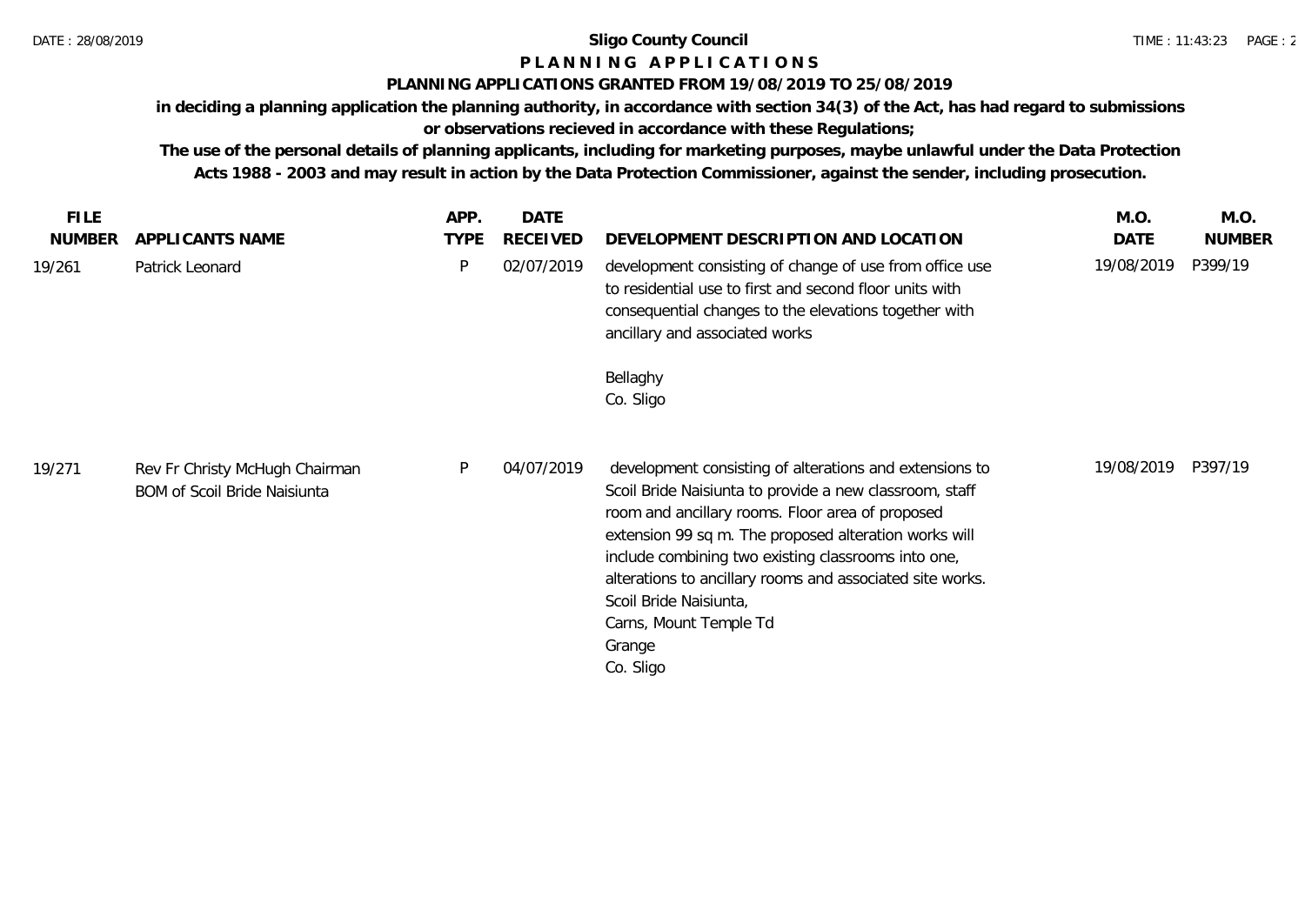## **P L A N N I N G A P P L I C A T I O N S**

#### **PLANNING APPLICATIONS GRANTED FROM 19/08/2019 TO 25/08/2019**

**in deciding a planning application the planning authority, in accordance with section 34(3) of the Act, has had regard to submissions** 

## **or observations recieved in accordance with these Regulations;**

**The use of the personal details of planning applicants, including for marketing purposes, maybe unlawful under the Data Protection Acts 1988 - 2003 and may result in action by the Data Protection Commissioner, against the sender, including prosecution.**

| FILE.         |                       | APP.        | <b>DATE</b> |                                                                                                                                                                                                                                                                       | M.O.        | M.O.          |
|---------------|-----------------------|-------------|-------------|-----------------------------------------------------------------------------------------------------------------------------------------------------------------------------------------------------------------------------------------------------------------------|-------------|---------------|
| <b>NUMBER</b> | APPLICANTS NAME       | <b>TYPE</b> | RECEIVED    | DEVELOPMENT DESCRIPTION AND LOCATION                                                                                                                                                                                                                                  | <b>DATE</b> | <b>NUMBER</b> |
| 19/276        | Brian McGarraghy      | R.          | 05/07/2019  | Development consisting of (1) Retention of an attached<br>garage to side of dwelling house: and (2) Retention of an<br>enclosed walkway to rear of dwelling house going to<br>attached garage: and (3) Retention of a kitchen extension<br>to rear of dwelling house. | 20/08/2019  | P404/19       |
| 19/279        | William & Aoife Henry | P           | 10/07/2019  | Derrylehan<br>Grange<br>Co Sligo<br>F91 XC79<br>Development consisting of construction of a dwelling<br>house, domestic garage, entrance by boundary wall and<br>installation of a on-site wastewater treatment and<br>disposal system.<br>Toomour TD<br>Co Sligo     | 21/08/2019  | P407/19       |

**Total: 7**

\*\*\* END OF REPORT \*\*\*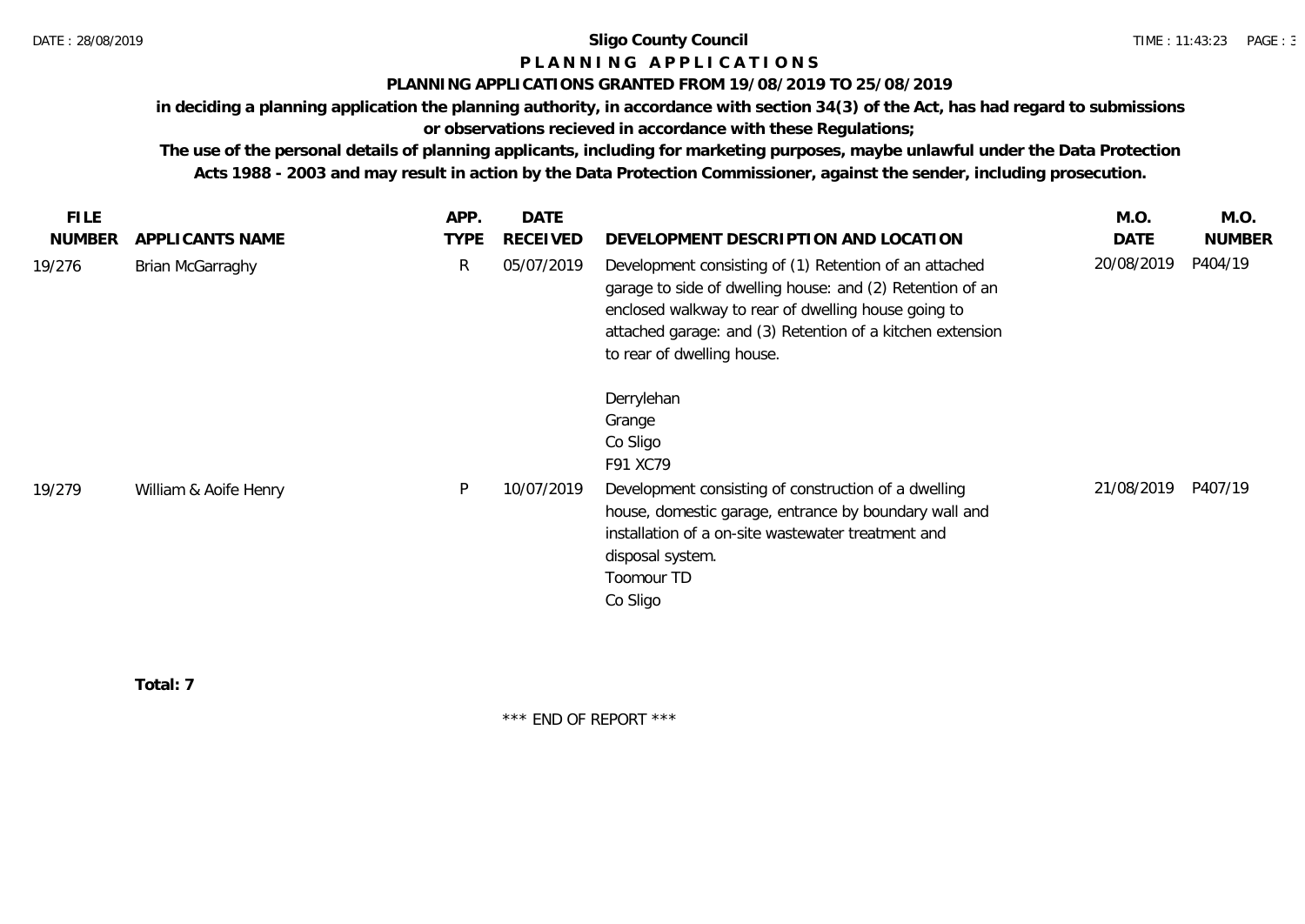## **P L A N N I N G A P P L I C A T I O N S**

#### **PLANNING APPLICATIONS REFUSED FROM 19/08/2019 TO 25/08/2019**

**in deciding a planning application the planning authority, in accordance with section 34(3) of the Act, has had regard to submissions or observations recieved in accordance with these Regulations;**

**The use of the personal details of planning applicants, including for marketing purposes, maybe unlawful under the Data Protection Acts 1988 - 2003 and may result in action by the Data Protection Commissioner, against the sender, including prosecution.**

| <b>FILE</b>   |                                                     | A DE | $\sim$ $\sim$ $\sim$<br>DA I | <b>ENT DESCRIPTION AND</b><br>$\cap$ nn.<br>)E\/F<br>. JIEN L<br>பட | IVI.U       | IVI.U         |
|---------------|-----------------------------------------------------|------|------------------------------|---------------------------------------------------------------------|-------------|---------------|
| <b>NUMBER</b> | <b>ANTS NAME</b><br>A DDI<br>$\sqrt{2}$<br>CAN<br>u | TVDL | ◡⊢                           | <b>OCATION</b>                                                      | <b>DATF</b> | <b>NUMBER</b> |

/

**Total: 0**

\*\*\* END OF REPORT \*\*\*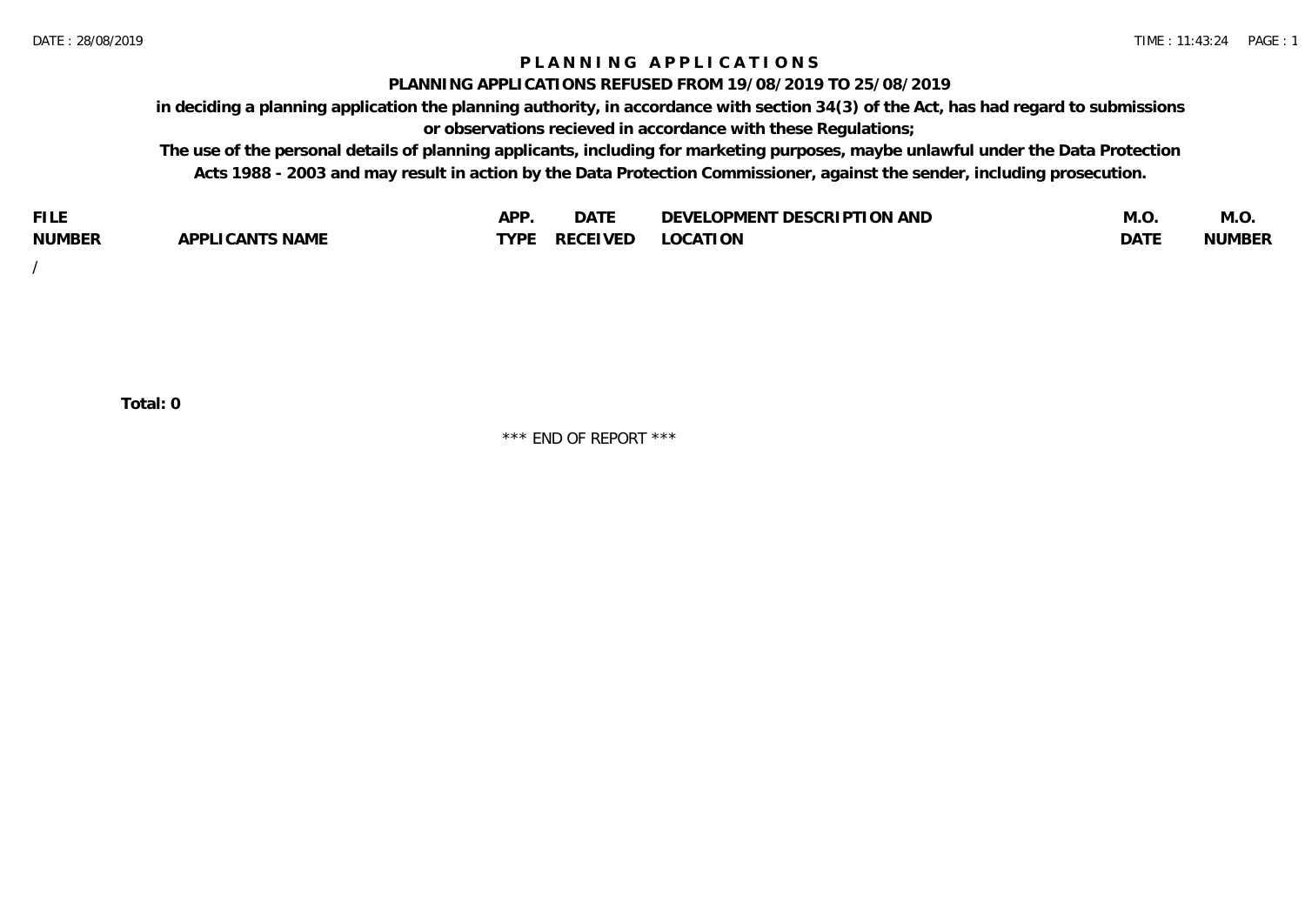## **A N B O R D P L E A N A L A APPEAL DECISIONS NOTIFIED FROM 19/08/2019 TO 25/08/2019**

| <b>FILE</b> | APPLICANTS NAME<br>NUMBER AND ADDRESS | APP.<br><b>TYPE</b> | <b>DECISON</b><br>DATE | L.A.<br>DEC. | DEVELOPMENT DESCRIPTION AND LOCATION | B.P.<br>DEC. DATE | <b>DECISION</b> |
|-------------|---------------------------------------|---------------------|------------------------|--------------|--------------------------------------|-------------------|-----------------|
|             | Total:                                | $\overline{0}$      |                        |              |                                      |                   |                 |

**\*\*\*\*\*\*\*\*\*\*\*\* END OF REPORT \*\*\*\*\*\*\*\*\*\*\*\***